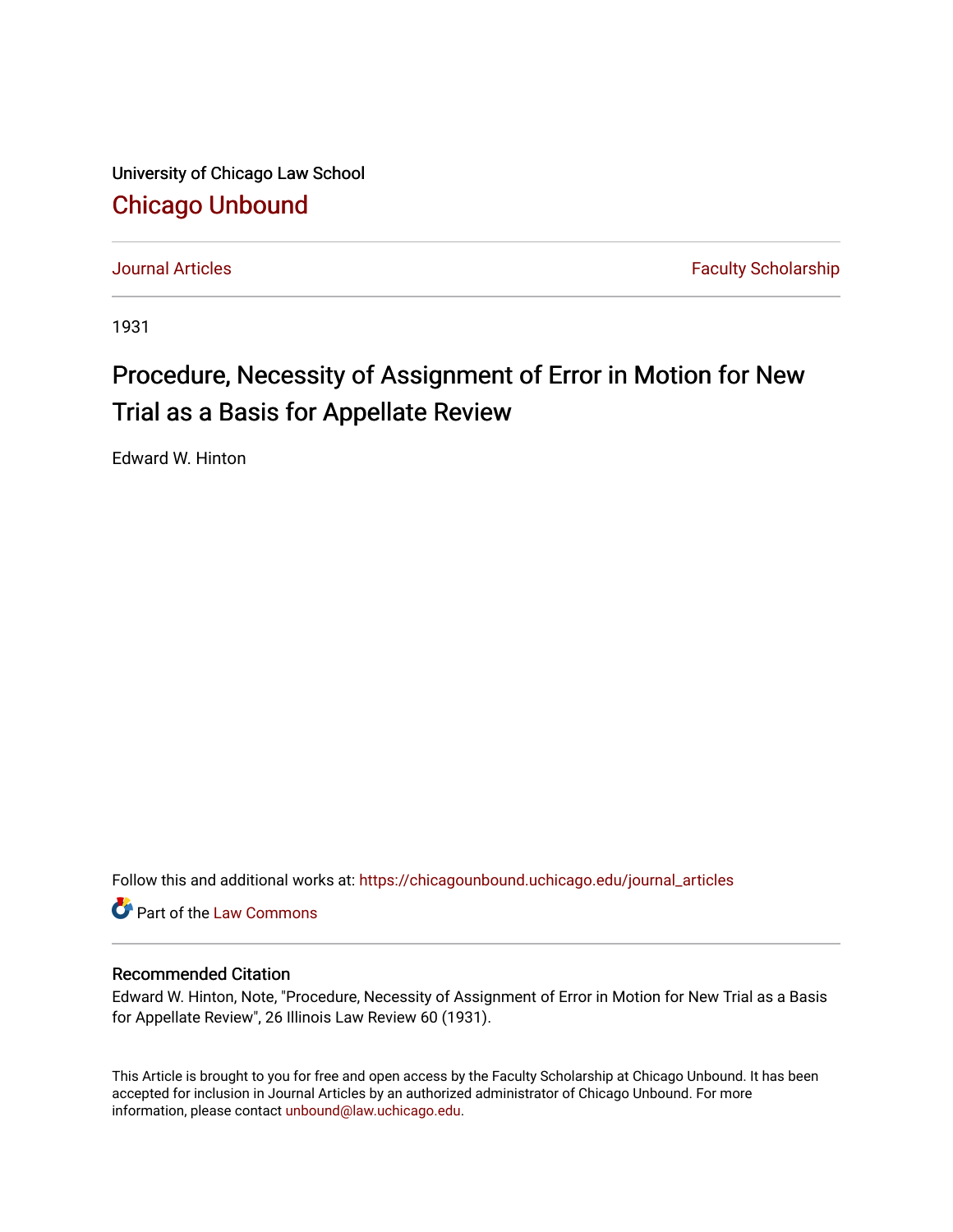PROCEDURE-NECESSITY OF ASSIGNMENT OF ERROR IN MOTION FOR NEW TRIAL AS A BASIS FOR APPELLATE REVIEW.<sup>---</sup>[Illinois] In a case' decided by the Supreme Court of Illinois in December, 1930, the opinion by Justice Stone makes certain broad statements as to the necessity of assigning rulings at the trial in a motion for a new trial as a condition for appellate review, which apparently mark a departure from the previously accepted rule on the subject. The plaintiff in error had moved for a continuance, but was forced to trial. His motion for a new trial, which assigned a number of rulings, evidently failed to include the overruling of a motion for a continuance.

The assignment of error in the refusal of the continuance might have been disposed of in accordance with previous decisions on the ground that where a specific motion for a new trial fails to include a given ruling, such omission operates as a waiver<sup>2</sup> of the exception to 'such ruling. The opinion, however, seems to base the refusal to review on a different ground.

"Plaintiff in error next urges that his motion for continuance should have been allowed. It is a sufficient answer to say that the record shows that the question was not raised on motion for new trial filed by plaintiff in error.

*"Errors claimed to have occurred in the trial and relied on for reversal must first be called to the attention of the trial court by a nwtion, for a new trial and an opportunity given that court to correct the same."*

If that statement be taken without qualification, no exception taken in the progress of the cause, though preserved by bill of exception, could be reviewed by an appellate court unless the party excepting also filed a motion for a new trial with appropriate specification of such ruling as a ground therefor. Such a rule prevails in some of the states.<sup>8</sup> And at one time it was apparently accepted in Illinois,<sup>4</sup> though at an earlier period the court had squarely repudiated it.<sup>5</sup>

Confusion doubtless arose from a failure to discriminate between: *(a)* cases holding that no motion for a new trial was necessary for appellate review of exceptions taken at the trial; *(b)* cases holding that appellate review was confined to those rulings which had been assigned in the motion for a new trial; and  $(c)$  cases holding that a motion for a new trial was necessary for appellate review of certain questions on which the trial court had not been called on to rule-for example whether the verdict was excessive or against the weight of the evidence, etc.

In 1908, the *Yarber* case<sup>6</sup> came before the court on the follow-

*1. People v. Colegrove* (Ill. 1930) 174 **N. E.** 536.

*2. Illinois Central Ry. Co. v. Johnson* (1901) 191 Ill. 594; *Dorwart v. Jaeksonville (1928)* 333 Ill. 143.

3. *Bollinger v. Carrier* (1883) 79 Mo. 318; *Armstrong v. Whitehead,* (1902) 81 Miss. 35. *4. C. B. & Q. R. R. Co. v. Haselwood* (1901) 194 II. 69. 5. *Illinois Central Ry. Co. v. O'Keefe* (1895) 154 Ili. 508.

*6. Yarber v. Chicago & Alton Ry. Co.* (1908) **235** Ill. 589.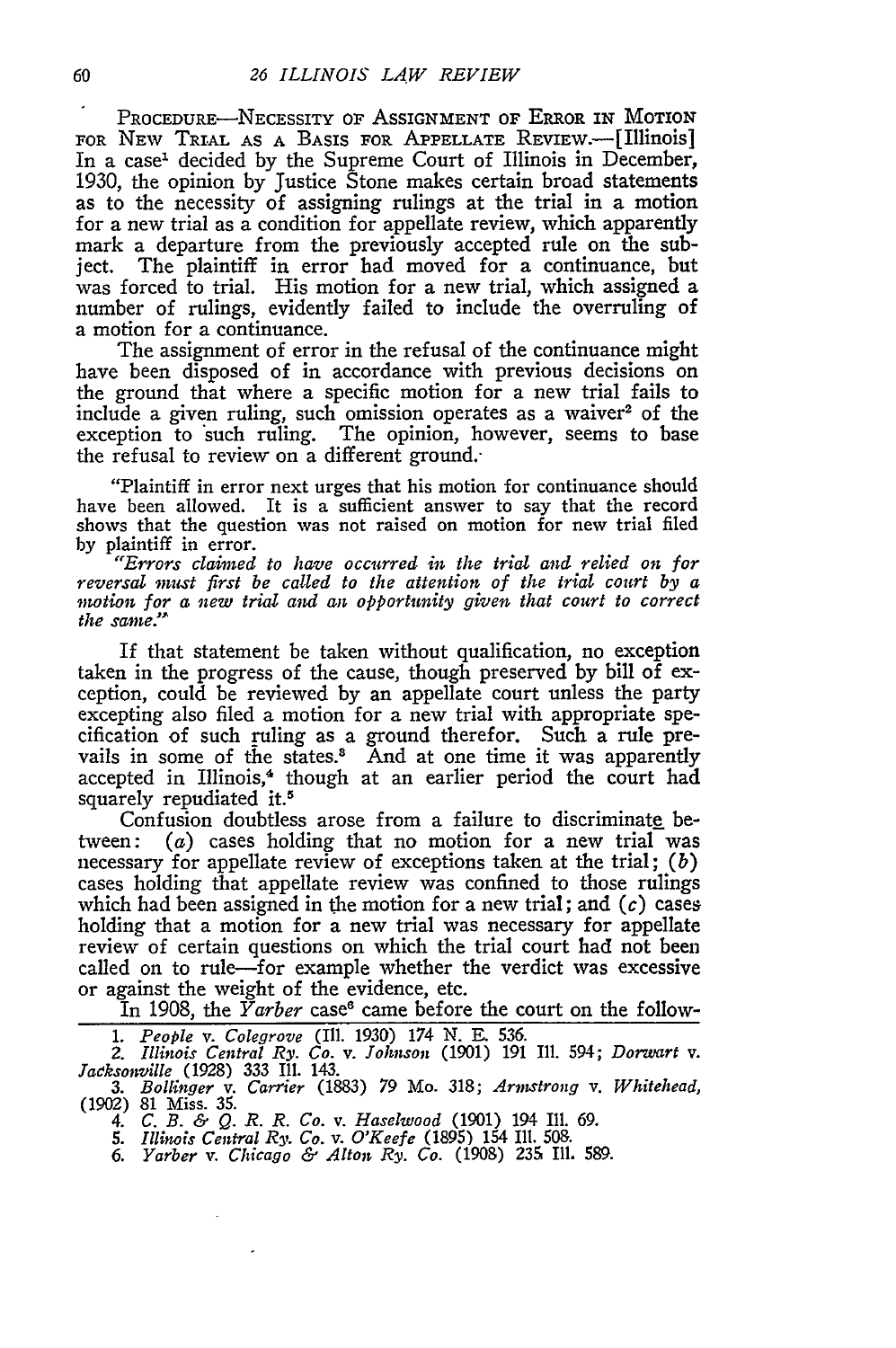ing state of the record. The plaintiff in error had excepted to various rulings on evidence and instructions, and preserved the same by bill of exceptions. The motion for a new trial did not specify any grounds, and no exception was taken to the order overruling it. The defendant in error insisted that the exceptions were not open to review. In what is probably the most scholarly and carefully considered opinion to be found on the subject in any jurisdiction, Mr. Justin Dunn pointed out that the whole doctrine of exceptions was based on the Statute<sup>7</sup> of 13 Ed. I, c. 31 (1285) and that appellate review of exceptions had been developed at a time when motions for a new trial were either unknown<sup>8</sup> or rarely used; that motions for a new trial were addressed to the discretion of the court and at common law the refusal of a new trial was not the subject of exception and hence not reviewable. It was accordingly held that a motion for a new trial was not necessary for a review of exceptions.

It was further pointed out, however, that the Illinois Practice Act<sup>®</sup> providing for exceptions to, and review of, rulings on motions for a new trial enabled a party to obtain a review of matters which formerly could not have been reviewed at all. For this purpose a proper motion for a new trial was obviously necessary.

The opinion further held that where a *specific* motion for a new trial was filed, the omission therefrom of a given ruling oper-

7. Cum aliquis implacitat. Coram aliquibus justic., proponat exceptionem et petat quod justic. earn allocent, quam si allocare noluerint, si ille qui exceptionem proposuerit, scribat illam exceptionem, et petat, quod<br>justic. sigillum suum apponant in testimonio, justiciarii apponant sigilla<br>sua. Et si unus apponere noluerit, apponat allius de societate. Et si f ad querimoniam defacto justiciariorum venire fac' dominus rex recordum coram eo, et si illa exceptio non inveniatur in rotulo, et querens ostendat exceptionem scriptam sub sigillo justic. appenso, mandetur justiciario, quod fit ad certum diem ad cognoscendum sigillum suum, vel ad dedicendum. Et si justic. sigillum suum dedicere non possit, procedatur ad judicium secundum illam exceptionem, prout admittend esset vel cassand. Mr. John M. Zane is doubtless correct in his theory that this statute

Mr. Johri M. Zane is doubtless correct in his theory that this statute was designed to cover the case where the court refused to allow an oral plea which therefore would not appear on the record *(Zane* "A Year Book of Richard II" [1915] 13 Mich. Law Rev. 439 at 456). When the original purpose was forgotten, the statute was invoked as furnishing a means for preserving rulings for appellate review.

8. The earliest instance of a new trial which the writer has noticed is Anon. 14 Hen. VII, 1 (3) in 1499, in which a new trial was awarded for misconduct of the jury. The report states that Kingsmil piayed a venire de novo because the jurors ate and drank after the charge. In later times a distinction was taken between motions for a new trial and motions for a venire de novo, in that the latter were based on matters appearing on the face of the record, and the former on matters not appearing on the record: *Withant v. Lewis* (1744) 1 Wilson 48. It was so unusual to move for a new trial where a bill of exceptions was taken that as late as 1848 it was argued that a motion for a new trial waived a writ of error, *United States v. Hodge* (1848) **6** How. **(U.** S.) **279.**

9. Sec. 83, ch. 110: "Exceptions taken to decisions of the court over- ruling motions in arrest of judgment, motions for new trials, motions to amend and for continuances of causes, shall be allowed, and the party excepting may assign for error any decision so excepted."